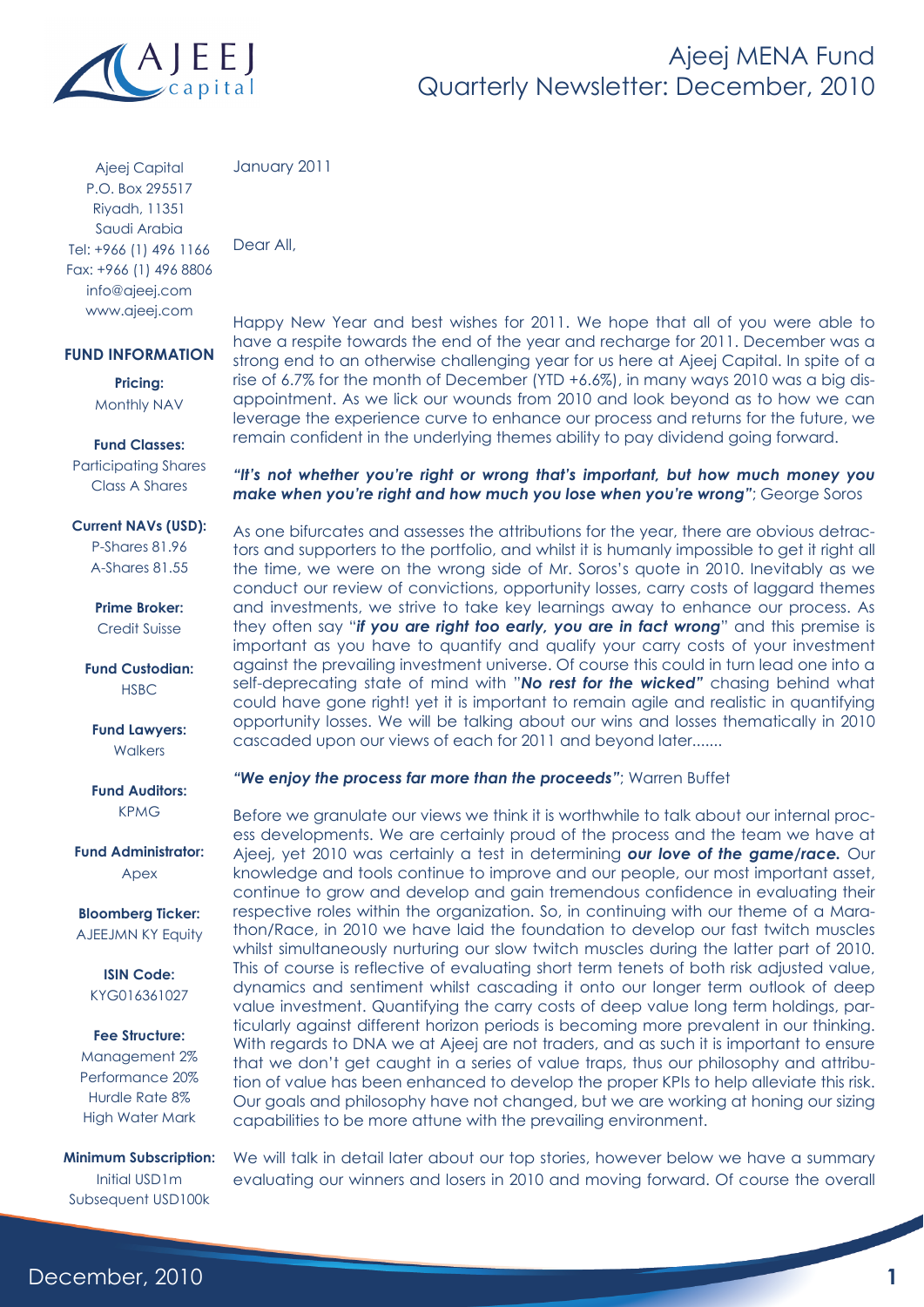

## **AMF Quarterly**

talk of frontier markets graduating to emerging etc makes a compelling case for global flows into frontier markets, which is fine, however it is not a driver for us, but rather we are happy with the potential added depth into our markets. Key flow measures will be to see the interplay of Saudi domestic investors back in the market initially to hunt for yield, and then look for growth, this we believe will play out from a broad based perspective. In either case find below:

| <b>Theme</b>                      | 2010      | <b>Discussion</b>                                                                                                                                                                                                                                                         | 2011    | <b>Discussion</b>                                                                                                                                                                                                                                                                                                                                                                                                                     |
|-----------------------------------|-----------|---------------------------------------------------------------------------------------------------------------------------------------------------------------------------------------------------------------------------------------------------------------------------|---------|---------------------------------------------------------------------------------------------------------------------------------------------------------------------------------------------------------------------------------------------------------------------------------------------------------------------------------------------------------------------------------------------------------------------------------------|
| <b>Qatar Macro</b>                | $\ddot{}$ | A shining light of MENA in 2010, with<br>banks taking the main run and late in<br>the year a World Cup bid win makes<br>potential white elephant projects turn<br>grey. Current Exposure is 32%                                                                           | $+$     | Theme continues to have legs and we will<br>continue to overweight our convictions in the<br>market as yields provide a foundation and<br>growth creates appreciation. Also optionality<br>on MSCI EM inclusion not factored                                                                                                                                                                                                          |
| <b>UAE Banks</b>                  | $+$       | A strong attribution for us but more of<br>a bottom up drive on a single stock.<br>Worked very nicely for us. Current<br>exposure is 13%                                                                                                                                  | $^{+}$  | The theme will play a big role, but it is more<br>stock specific, we believe our holding contin-<br>ues to exhibit strong performance and with<br>further confirmations on the sector we could<br>diversify further along other potential plays                                                                                                                                                                                       |
| <b>Saudi Banks</b>                |           | Extended balance sheet provisioning<br>and SAMA guidelines way heavy on<br>sector. Current Exposure 4%                                                                                                                                                                    | $"N/+"$ | Enhanced provisions to take on a more nor-<br>malized effect enhancing earnings, but tangi-<br>ble work will be needed for balance sheet<br>growth. Positive on a 3 year basis, but more<br>signals of real life on balance sheet need to<br>be visible for a serious exposure for the fund                                                                                                                                           |
| <b>Fertilisers</b>                | $+$       | Our specific exposure is a single stock<br>on the sector, and we feel that the<br>dislocation relative to its peers within<br>the theme justifies a concentration of<br>a single stock into this theme.<br>Greenfield risk being abated. Current<br>exposure is 10%       | $+$     | Where current prices lie on the value chain of<br>phosphates and operational attainment, the<br>market will re-rate companies with smooth<br>operations. Moreover don't be surprised to<br>see additional project announcements out of<br>a company like Ma'aden                                                                                                                                                                      |
| <b>Real Estate</b>                |           | A terrible year for Real estate for the<br>most part, and whilst we got hit in the<br>first half of the year, we currently have<br>no exposure at all. Worth noting how-<br>ever, that Egypt bucked the trend<br>with a handful of names finishing the<br>year positively | "N"     | Too many pockets and there may be some<br>winners and losers in this segment. The market<br>however is pricing in more distress particularly<br>in the UAE, not surprising given physical mar-<br>ket trends and lack of institutionalisation of<br>regulations over the period. However into the<br>future and with more top down clarity on both<br>the regulatory and physical market this sector<br>will bounce back in a big way |
| <b>KSA Infrastructure</b>         |           | Across the board infrastructure has<br>been negative, however we have<br>focused on ARAMCO lead drives cur-<br>rent exposure is 12%                                                                                                                                       | $-/+$   | The next two years to shine are companies<br>benefitting from ARAMCO trickle down. Com-<br>moditized infrastructure like cables looks chal-<br>lenged although should be better than 2010,<br>but questionable                                                                                                                                                                                                                        |
| <b>Petchems</b>                   | $+$       | Extremely solid with Oil price and utili-<br>zation rates creating a foundation for<br>great results. Current exposure is 10%                                                                                                                                             | $"N/+"$ | Some interesting valuations loom, a sector not<br>to be ignored                                                                                                                                                                                                                                                                                                                                                                       |
| <b>Domestic Retail KSA</b><br>$+$ |           | Strong year for many plays in this<br>space across the board. Current ex-<br>posure is 20%.                                                                                                                                                                               | $"N/+"$ | The neutrality unwinds into the future to being<br>positive for the overall sector. There is polarity<br>across the theme with certain growth compa-<br>nies reaching maturity and others that have<br>risks to earn out and margin where on the<br>back of feedstock volatilities. On the other<br>hand there are other companies that are<br>beginning growth trajectories and leveraging<br>scope across resource attributes.      |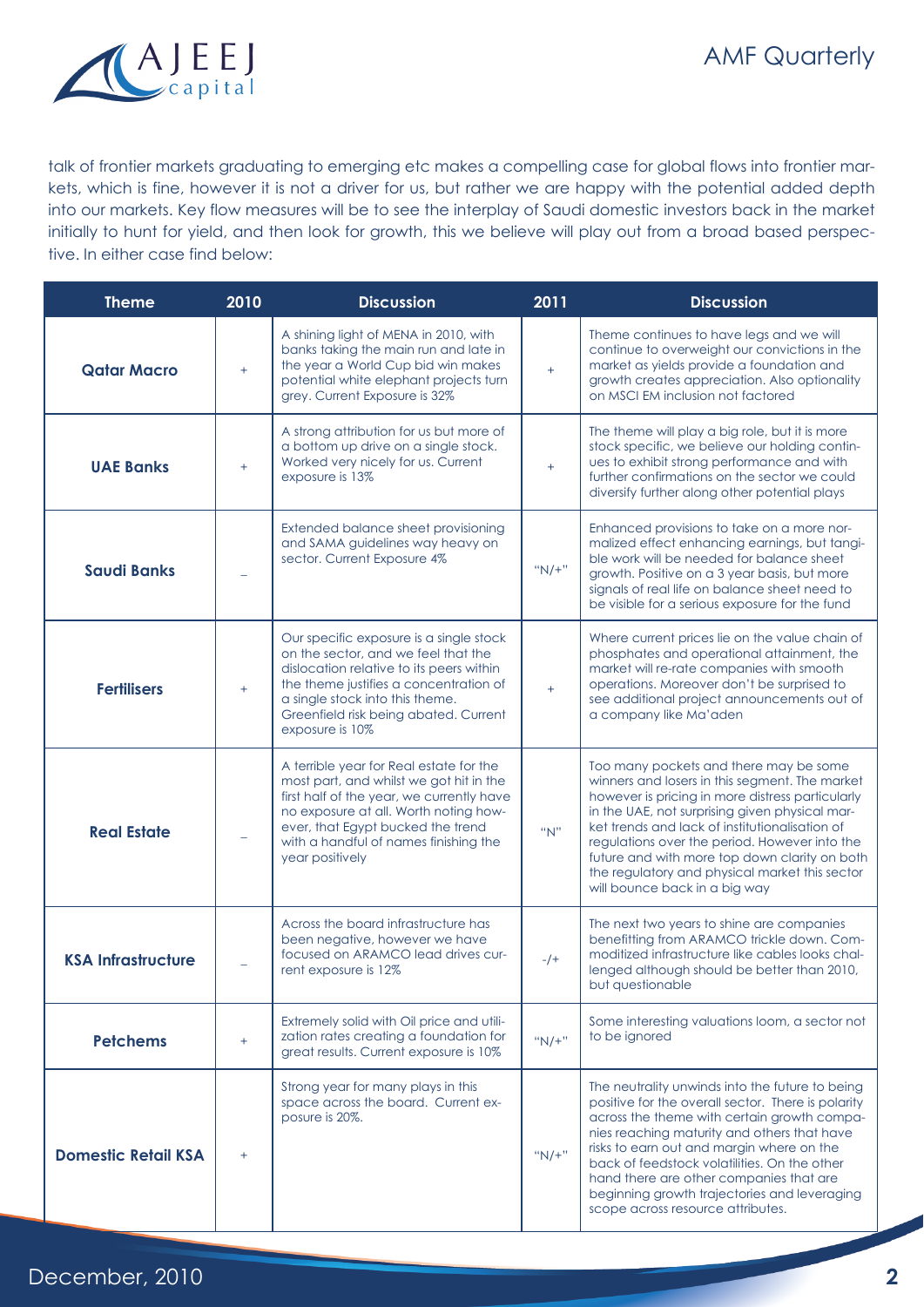The S&P Pan Arab was up 11.3% for the year with main attributions coming from its Kuwaiti, Saudi and Qatari composition. As we had addressed in our previous letters the new benchmark is significantly more broad based than its predecessor.

The most significant appreciation as a market came from Qatar as it bounded from strength to strength throughout the year, particularly after May, closing the year up 24.8% (MTD 6.6%). This was obviously catapulted by the growth visibility of the underlying economy relative to value and the clear directive to add depth in the coming years. As we touched upon in our themes above, this continues to be a great story, particularly when overlaid on inherent geopolitical threats that arise in other markets in the frontier and MENA region.

The worst performing markets in our main coverage universe within MENA where the UAE markets, Dubai down -9.6% for the year (MTD -2.3%) and Abu Dhabi -0.9% (MTD -0.33%). The obvious suspects dragging the respective markets down were the real estate companies and their ancillaries. Whilst risk on sovereign and quasi-sovereign debt was mitigated throughout the year with Dubai World and DH, restructuring continues. Obviously the banks benefitted to a large extent from the restructuring; however asset quality concerns still loom as the fear of precedent of Sheikh Mohamed restructuring may play itself out in 2011 with his respective counterparts.

Saudi was up 8.1% for the year (MTD 4.8%) on the back of continued strength in the petrochemical segment, and was muted slightly by sluggish price action from the banking sector. Other pockets were mixed in the market, but there was a clear weakness for mid cap industrials in 2010, significantly lagging the market for most of the year.

The Egyptian market was another outperformer in 2010, up 15.0% (MTD 6.5%) being catapulted by the performance of OCI and Commercial International Bank, together representing approximately 40% of the EGX constituency. The saga on OT continues with no clear outcome beyond a valuation exercise on its Algerian operation essentially setting the price of nationalisation. We would not want to be the firm highballing that valuation! Other mid caps in the EGX 30 outperformed the index and there continue to be some of the most compelling stories in MENA, only if they would clarify the issue of succession, which seems to have everyone worried, except the Egyptians themselves?!

The Kuwaiti index was certainly a laggard down in 2010, losing -0.71% (MTD.94%) but this certainly is not a metric to judge the blue chips by, with Zain and NBK both appreciating over 40% in 2010. Otherwise, the market continues to look anaemic reflecting the leadership structure of the economy. We monitor the market closely, but don't expect any significant exposures from its constituents that are compelling based on our criteria set.

### **G-o-o-o-a-a-l!!! Qatar Scores the World Cup:**

In a December move that surprised many observers (including all but one member of the Ajeej Capital team), FIFA awarded the 2022 World Cup to Qatar, making the country (current population: ~1.7mn) the smallestever host of the event. The Qatar Exchange reacted quite positively, with the QE index rising 6.6% for the month of December, as investors bid up stocks across most sectors.

Whilst the market clearly gave a positive judgment of the World Cup award over the most recent month of trading, the critical goal for long-term, conviction investors, as ourselves, is to determine the likely longer-term impact of the World Cup award on the operations of local listed companies. Although the World Cup is not until 2022, the Qatari government has said it will complete the build-out of the related infrastructure, at an estimated cost of USD 100bln, within 7 years. Stadium renovation and construction is expected to cost around USD 4bln, and numerous hotels and tourist facilities will need to be built as well. Analysts have attempted to quantify the impact of infrastructure spending on the economy, with Bank of America Merrill Lynch estimating a 2-3% addition to yearly GDP growth over the next decade, and Deutsche Bank estimating that yearly capital expenditure would increase by 23% over the same period. This increased spending will clearly benefit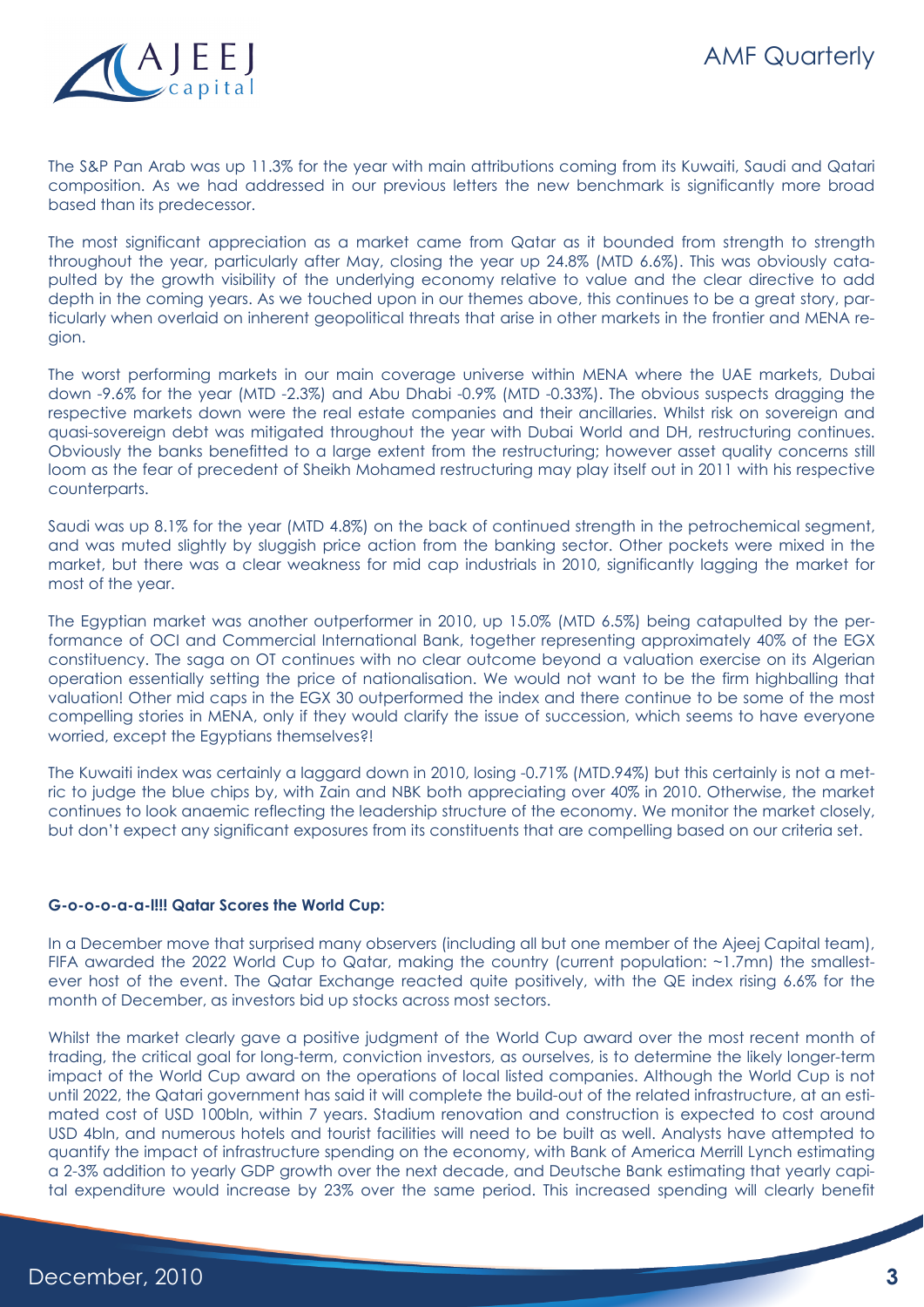

many of the local listed companies, particularly the banking sector (which will have opportunities to finance many of the projects and provide services to those individuals working on the projects) and industrial/utility companies (which will participate in the actual construction and servicing of the projects).

One key point of the debate is on the spending: Some analysts have argued that the World Cup award will have only a marginal impact on local equities, as most of the infrastructure and other development projects were already planned or under way prior to the World Cup announcement. Indeed, the Qatari government has been quite clear in its plans to improve the road and rail systems in the country, increase the number of hotel rooms, build a new airport and deep water port, etc. However, we think that it is important to note that the World Cup award gives many of these plans credibility and necessity, whereas before some of the projects may have been simply desirable but not truly necessary; for example, according to Zawya there are roughly USD 52bln in real estate projects planned for completion in Qatar through 2020. Even allowing for a 10 year time frame, it would have been unclear that all of those projects would have been needed, as Doha, while up-and-coming, is still not a regional center like Dubai, and there is already an oversupply of real estate in Doha. With the World Cup coming to Qatar, there is a true incentive to build out the new housing and hotel rooms within that time frame. The same could be said for the infrastructure, which previously may have been "roads and rails to nowhere" but now have a convincing reason for existing. The outlook for population growth in Qatar also improves slightly. While it's possible to debate the level of truly "new" spending the World Cup award will bring, it is important that now the incremental growth is definitively there. Prior to the World Cup award, there were concerns that the Qatar growth story would be finished in the next 3 years or so as oiland-gas spending potentially slows. The World Cup now provides greater comfort that at least some incremental growth will be continuing well beyond the build-out of the gas-related infrastructure.

Importantly, the World Cup provides a tremendous opportunity for Qatar to enhance its brand worldwide, just think of what the Olympics did for Barcelona. Before the award, a significant part of the world population would have said, "where is Qatar, I've never heard of that." Now, Qatar is on the map. This provides much more ammunition for Qatar to build up its status as an education/research and health care hub and will help with tourism and logistics as well. "National champion" companies, such as Qatar Airways and Qatar National Bank, should also benefit from greater recognition internationally.

#### **Development Plan IX:**

As the Kingdom of Saudi Arabia turns the corner to begin its journey into a new decade, it finds itself in quite a fortunate position compared to regional and global peers. The rhetoric is well known by now: with strong domestic demand, fuelled by a young and growing population and highlighted by a need to move away from a welfare society mentality, as well as modernize the labor force and diversify away from oil, whilst maintaining record high foreign reserves, Saudi Arabia's growth is inevitable and very promising. In order to help steer it along the right course, the largest of the Gulf nations employs 5 year development plans, and currently is a year into its ninth.

2010 was when the 9th Development Plan was launched, and 2011 is expected to be either a peak year or at least very close to peak annual expenditures forecast. For the fiscal year of 2010, revenues for Saudi Arabia came at SAR 735bln representing a 56% increase Y-o-Y, and boosted by a higher than expected average oil price; oil-related revenues attributed 91%. Total spending has been estimated to be SAR 626.5bln (+16% over 2009). The highlights include a surplus that far-exceeded expectations; SAR 108bln compared to a forecasted deficit of SAR 70bln to be exact. Despite financial hardships facing many economies globally and regionally, Saudi Arabia was able to reduce public debt by SAR 58bln from 16% to 10.2% of GDP.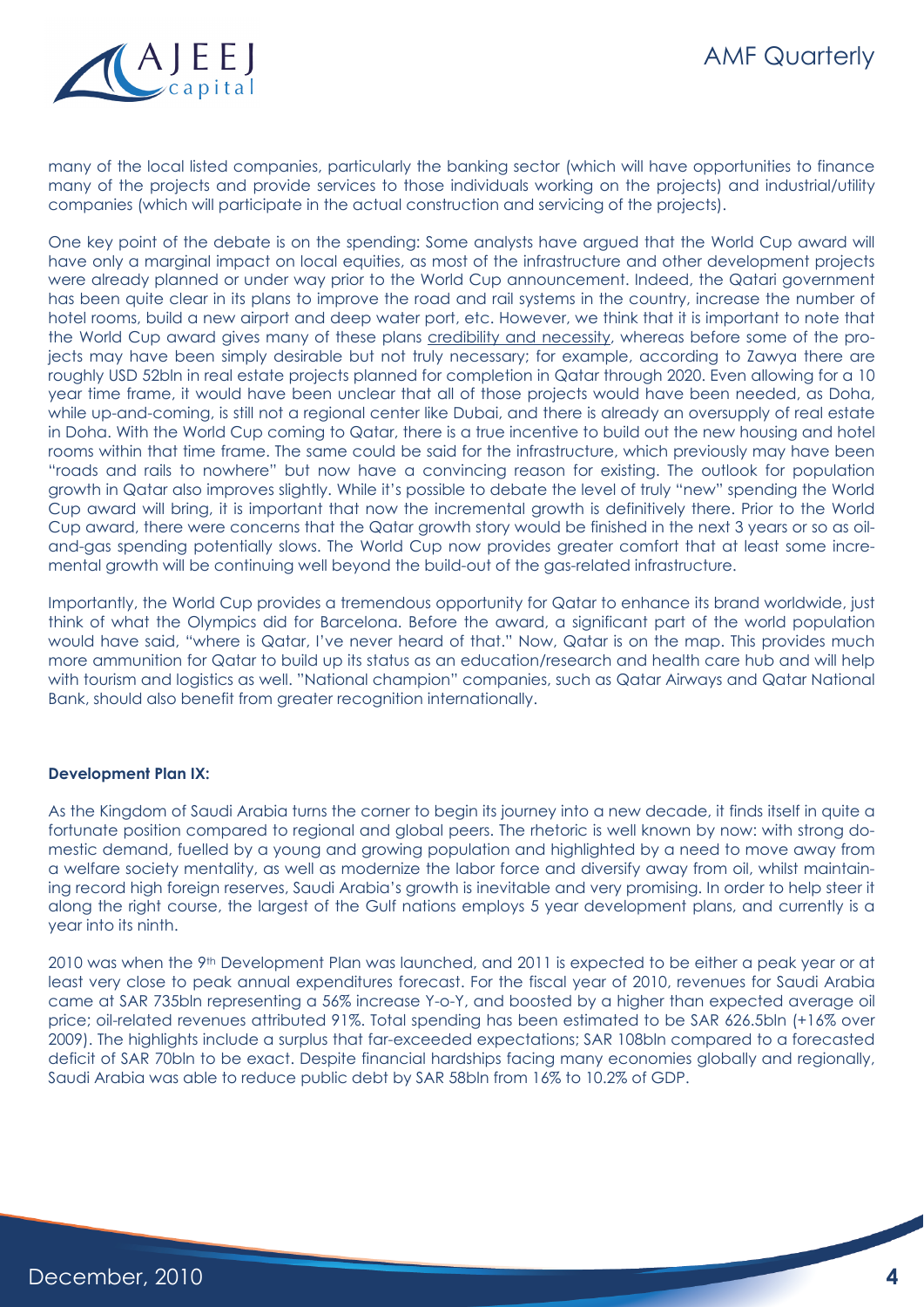



As expected, the public sector shouldered the majority of the heavy lifting as the private sector is still holding back on investing; especially when the banks' loans stagnated or witnessed little growth.

Comparing with the recently publicized 9th Development Plan for the period covering 2010-2014, we notice that we are either at the peak in terms of expenditures or almost there. It is expected that future annual budgets will not be as expansionary as 2011 or 2012.

| <b>Main Development Sectors</b>       | 2010 Budget<br><b>SAR bln</b> | 2011 Budget<br>SAR bln | 8th<br><b>Development</b><br><b>Plan SAR bln</b> | 9th<br>Development<br><b>Plan SAR bln</b> |
|---------------------------------------|-------------------------------|------------------------|--------------------------------------------------|-------------------------------------------|
| <b>Education &amp; Training</b>       | 137,600                       | 150,000                | 480,000                                          | 731,500                                   |
| <b>Health &amp; Social</b>            | 61,200                        | 68,700                 | 155,900                                          | 273,900                                   |
| <b>Economic Resources Development</b> | 46,000                        | 50,800                 | 105,800                                          | 227,600                                   |
| <b>Transport &amp; Communications</b> | 23,900                        | 25,200                 | 56,500                                           | 111,100                                   |
| <b>Municipal Services</b>             | 21,700                        | 24,500                 | 65,700                                           | 100,500                                   |

The budget conveys the wise plan that the government is adopting, highlighting prudence and seeking efficiency in order to combat overspending, whilst all along maintaining its drive to diversify its economy away from oil-revenues.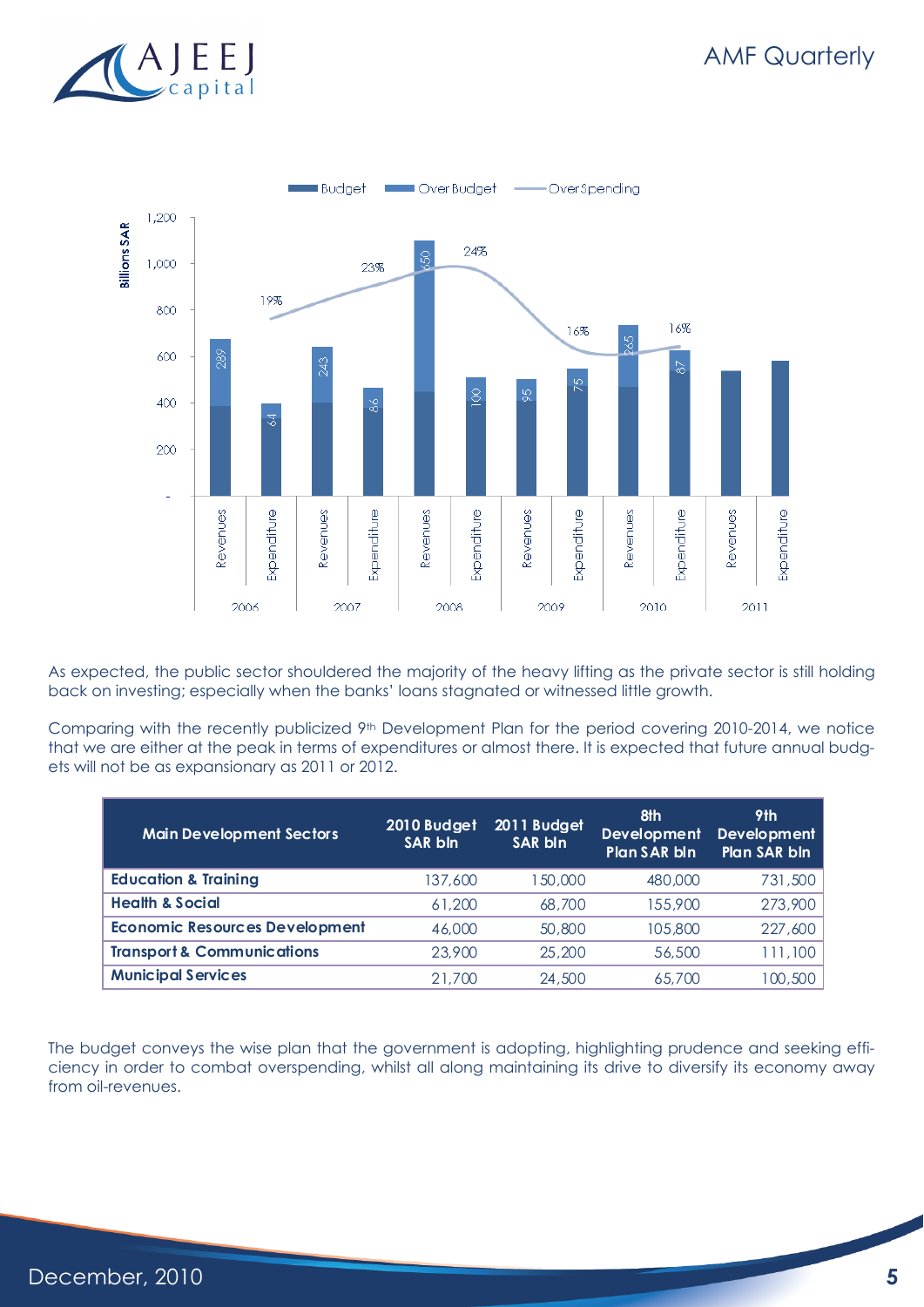

#### **Tid Bits from MENA: excerpts from popular culture**

- **Simply The Best...***well one of***:** According to CMA Datavision (the world's leading source of independent data on the OTC markets) Saudi Arabia entered the list of the least risky sovereigns, coming in at 10<sup>th</sup> place. Traditionally Scandinavian states have held the top spots in this list, and that has persisted this year. However, the Euro based Netherlands has fallen from grace with treasury investors and has now been replaced for the first time by an Arab state.
- **A Road** *Through* **Nowhere:** The Saudi Arabian and Omani authorities announced that they are building a road connecting the two countries to each other that will run 750km through the Empty Quarter. Currently, any journey by car between the Kingdom and the Sultanate has to pass through the UAE. The Empty Quarter, as the name implies, is an almost lifeless desert that stretches across an area as large as the combined area of Germany and Italy.
- **The Terminal:** Despite the airline industry globally having a sluggish 2010, and Dubai in general having a difficult year, Dubai's main airport has managed to buck both these trends. As of November, Dubai International's passenger count, for the second straight month, beat the 4 million mark. The November traffic of 4.07 million was 15.1% higher than last year's, whilst the year to date figure showed an improvement of 15.6% standing at 42.922 million compared with 37.123 million.
- **Leaving On A Jet Plane...***just not a Emirati one*: Until the end of 2010, holders of passports from 30 different countries were exempt from any visa requirement prior to arrival at a UAE port. As of the 1st of January, 2011, that number has dropped to 29. The longwinded argument between Canadian aviation authorities and UAE based carriers, Etihad and Emirates, culminated in the Canadians disallowing the Gulf based airlines to increase their presence in the Great White North's skies. In retaliation, the UAE government has now required Canadian visitors to apply for quite expensive visas (CAD 1000 for 6 month multiple) prior to arrival, however if they fly with a local carrier the process is simplified and considerably cheaper.
- **The New Frontier:** First Gulf Bank from Abu Dhabi partnered with the Libyan Government Economic and Social Development Fund in order to establish FGB's first branch in the oil rich North African state. With an authorized capital of 400mln dollars, supplied evenly by the two parties, First Gulf Libyan Bank (FGLB) is already one of the largest banks operating in Libya today. In December, celebrations were held to mark the launch of FGLB's first retail branch outside its HQ in Tripoli. This launch was highlighted to be in line with FGB's strategy of geographical expansion.
- **Risky Business:** Last Christmas Eve on the outskirts of Damascus, colorful and playful lights lit up the night sky above a festive and jubilant scene. Surprisingly though, the festivities were not related to what happened a little over two millennia ago and 200 km away, but rather were due to the grand opening of Syria's first casino since the 1970s. Since the opening of the casino, revelers have frequented the Ocean Club regularly; however, the debate over its legitimacy has been debated even more frequently. Soon this issue will be presented to the Syrian parliament for a vote that will ultimately decide the fate Damascus's new hotpot.
- **The NeverEnding Story:** There seems to be no end of the soap opera of Middle Eastern telecom companies. As it stands Russian Vimplecom's recently rehashed deal with Naguib Sawiris's Wind Telecom (owner of Orascom Telecom) is under the risk of being blocked by Telenor, which owns almost half of Vimplecom's shares. This is of course aside to the fact that nothing has been resolved regarding the status of Djezzy.

On the other side of the Red Sea, Al Fawares Holding unsuccessfully attempted to block UAE based Etisalat's due diligence of Kuwait based Zain. Al Fawares Holding, a minority shareholder in Zain, claimed that opening up Zain's books to Etisalat would potentially threaten the release of secret information relating to Zain. Since that did not work, Al Fawares recently introduced a new bid to the table in the form of Cukurova Group (27% owners of Turkcell) with the argument that it trumps Etisalat's bid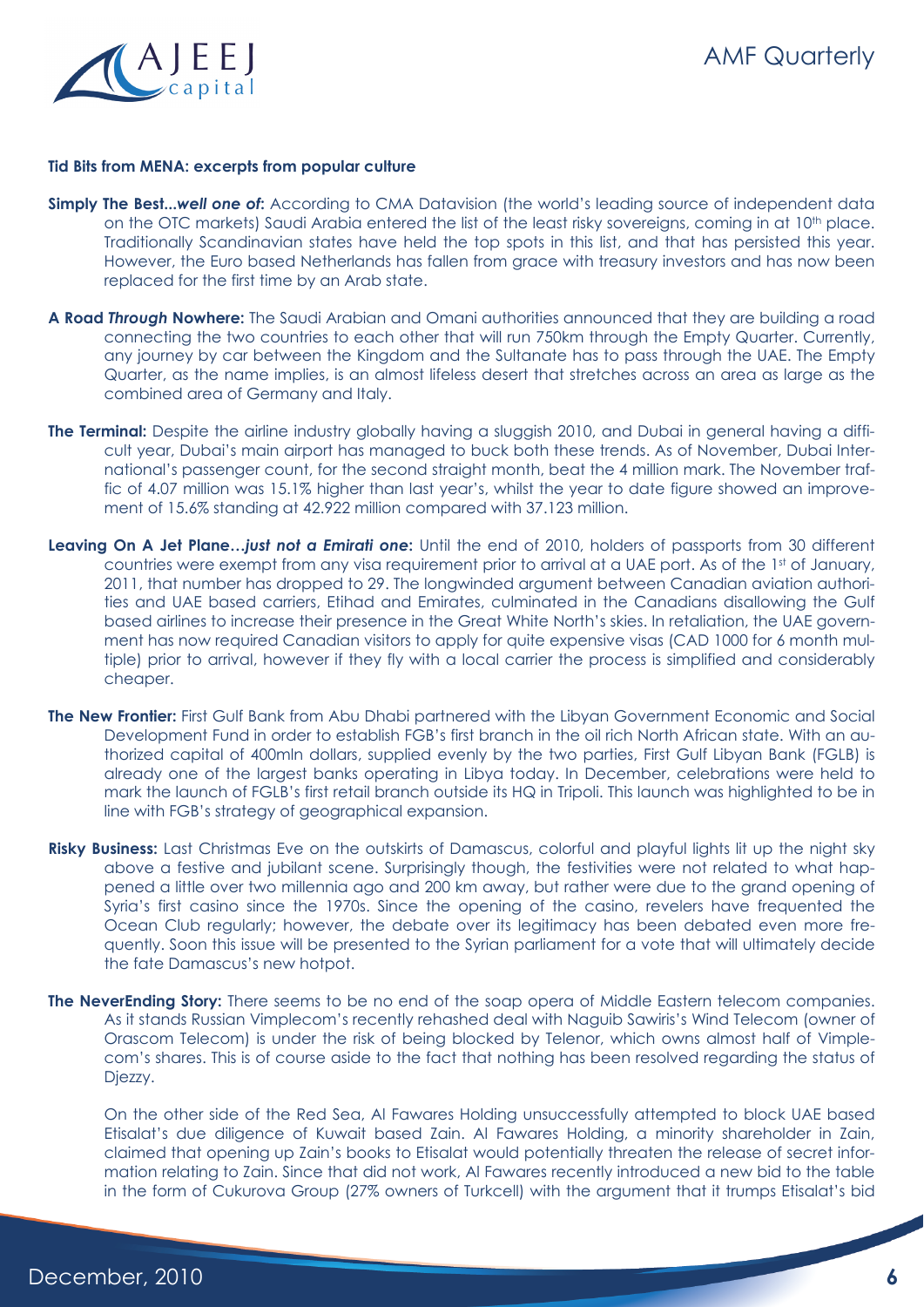



by approximately 1%, and hence the due diligence should once again stop.

**Saudi/Korean Graffiti:** Last month King Saud University (KSU) reached an agreement with an unnamed Korean car manufacturer to help design and build the Kingdom's first line of local automobiles. The Riyadh based plant will have an initial capital of USD 500mln, and will be expected to churn out a 5 passenger sedan, aptly named "Sedan 1", which will be sold at approximately SAR 35,000 or just under ten thousand dollars in around 2 years time. KSU has also recently unveiled plans to develop "Ghazal 1", an all terrain vehicle, whilst recently initiated KAUST unveiled plans to develop its own locally manufactured car.

#### **Our Portfolio:**

In December we reduced our cash exposure and increased the Qatari exposure up to nearly 30% on increased momentum as country emerged the winner for the 2022 World Cup; Qatar National Bank remained our top holding throughout the month. This exposure was added with the muted response given the magnitude of the effect on the economy particularly on domestic business confidence. Additionally, we increased our exposure to Fawaz Abdulaziz Al Hokair, another Saudi Domestic play that we discuss in more detail below. Finally, Egypt is back in our portfolio with a small scouting position in the financial services sector that has been an underperformer in the market that may have value unlocking in 2011. We continue to be wary of the geo -political climate in Egypt and don't expect any naked exposure to exceed the 4-5% in this market.

Being a year-end quarterly newsletter we are taking the opportunity to highlight some of our portfolio companies that we are excited by their bottom up stories in 2011 and beyond.

#### **Saudi Domestic Themes...**

- **Fawaz Abdulaziz Al Hokair:** a pioneer and current market leader in fashion retail in Saudi Arabia (~45% market share). Al Hokair is currently expanding in the MENA region and the CIS by leveraging existing strong relationships with its global franchise partners including Inditex (e.g. Zara, Massimo Dutti), Gap Inc, and Monsoon, to name but a few. With over 1,000 operational stores (primarily in Saudi Arabia), and 90 brand offerings, Al Hokair is an attractive play on the region's youthful demographics and increased consumer spending power, particularly in the mid-market mall retail segments targeted by Al Hokair both domestically and internationally. We expect Al Hokair to continue to show strong operating performance that will be driven by rapid store expansion both domestically and internationally, as well as by growth in LFL sales (driven by more active management of the brand mix and a 'new brand' effect in CIS markets). We believe that the growth in the population (and spending power) of young, fashion-conscious Saudis will generate sufficient demand to support domestic expansion - particularly Al Hokair's planned expansion into the lower end standalone store retail segment, while expansion into 'virgin' markets for branded retail (with the same international partners) such as Kazakhstan and Georgia will help the company maintain its historically high returns by replicating its 'first mover' advantage in Saudi during the late 90s/early 00s as the Saudi market matures.
- **Al Mouwasat Medical**: Al Mouwasat is the largest private medical services provider in the Kingdom of Saudi Arabia operating a total of 594 beds and 209 clinics as of YE 2009; its core facilities service patients in Dammam and the Eastern Province. Recently, the company expanded its network to other cities including Madina, Al Ahsa and Qatif, and at present Al Mouwasat is building its first hospital in Riyadh with 175 beds and 76 clinics which is on target to be operational in early 2013. Additionally, Al Mouwasat plans to acquire or build a new hospital in Al Ahsa (in order to capitalize on an almost nonexistent private healthcare offering in an area with many Aramco employees) as well as to develop another hospital in Al Khobar to capture further 'Aramco-related' market share. The company's largest clients include Aramco and SABIC amongst other large Saudi companies as well as major Saudi private insurance companies. In 2011, the company plans to open an IVF clinic at its existing Dammam facility; according to management, this will be the first government licensed IVF treatment center in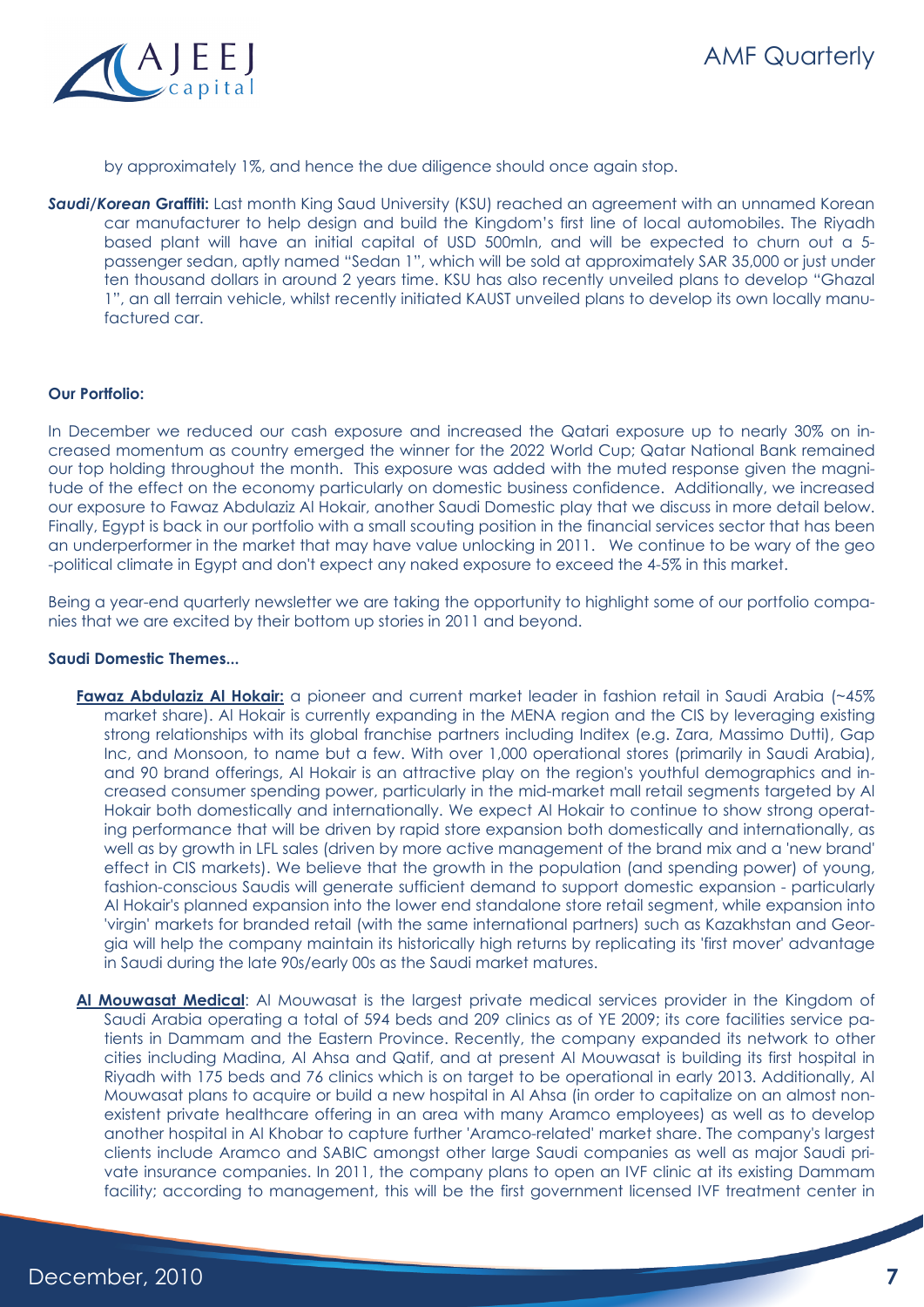

Saudi Arabia. We believe that the management is strongly positioned to benefit from the rising needs for private specialized healthcare centers through the addition of new hospitals, expanded variety of clinical offerings and specialities, strong government support, population growth, and the implementation of the compulsory insurance scheme for private sector employees.

**Mobily**: The second mobile operator in Saudi Arabia continues to gain market share, improving free cash flow and untapped opportunities in the data segment. Although the significant growth witnessed in 2010 may stabilize in 2011 and onwards, we continue to believe strong recent data evolution and attractive demographics provide us with comfort of the future growth potential. This should drive high single-digit top line growth that will provide a catalyst for an increased dividend payout ratio, which is currently around 30%, assuming stabilized CAPEX going forward.

#### **Saudi Infrastructure Themes...**

**Pipes (Arabian Pipes & Saudi Steel Pipes):** Both Arabian Pipes and Saudi Steel Pipes produce steel pipes that are used mainly in the oil and gas sector. Arabian Pipes produces both types of pipes large and medium diameter ERW (Electric Resistance Welded) steel pipes with a capacity of 160k tons that are mainly used in oil pipelines and LSAW (longitudinal submerged arc welded) with a capacity of 300k tons that are mainly used in gas pipelines. On the other hand, Saudi Steel produces large and medium diameter ERW pipes similar to Arabian pipes and small diameter ERW with a total capacity of 240k tons that are used in the construction business. In addition SSP is currently building a new LSAW plant with a total capacity of 240 tons expected to be operational by early 2012. Although they compete regionally on oil and gas projects their main client remains Saudi Aramco. During the period of 2005-2009 they benefited significantly from supply agreements with Aramco as Saudi Arabia expanded its oil production capabilities to 12mbpd by the end 2008. However, in 2009 and 2010 the demand from Aramco tapered off and as the result the companies have suffered financially and are trading at distressed levels. As mentioned in our previous newsletter Aramco has embarked on a new 100 billion capital expenditure program over the next 5 years. We recently visited Aramco and met with multiple senior executives at their headquarters in the Eastern Province to get confirmation on some of Aramco's future steel pipe requirements. While Aramco will continue to source different types of steel pipes their main focus in the coming few years is to increase their production of natural gas through standalone wells to meet future gas demand for Saudi Arabia's growing population (electricity requirements) and increase industrial capacity for both petrochemicals and traditional industrial base. Current demand is mainly met through associated gas extracted from oil producing wells. Such expansion will require significant steel pipes, specifically LSAW pipes, to transport the gas. We expect contracts awarded for these new gas discoveries to start in the 2nd half of 2011 and onwards in 2012 and both companies will benefit financially as qualified Aramco suppliers that can meet the demand locally.

#### **3rd Pillar of Saudi Arabia...**

**Ma'aden**: In 2011 Ma'aden will become the world's largest Diammonium Phosphate (DAP) producer as commercial production starts Q3 2011 with 2.9mmt/yr, comprising 10-12% of global market share with substantial cost advantage based on feedstock (both phosphate and natural gas), government funded railway and port, and the development of a full value chain. Ma'aden, as mentioned previously, will be the lowest cost producer of DAP globally at \$114-120 per ton vs. \$300-\$500 per ton for international peers, with DAP prices currently hovering around the \$600 per ton level. In addition financing agreements have been signed and contracts have been awarded to start on their second project through JV with Alcoa to build one of the lowest cost aluminum smelters and alumina refineries globally. The government owns 65% of Ma'aden, and as such this company will continue to be the main vehicle for mineral exploration in Saudi Arabia.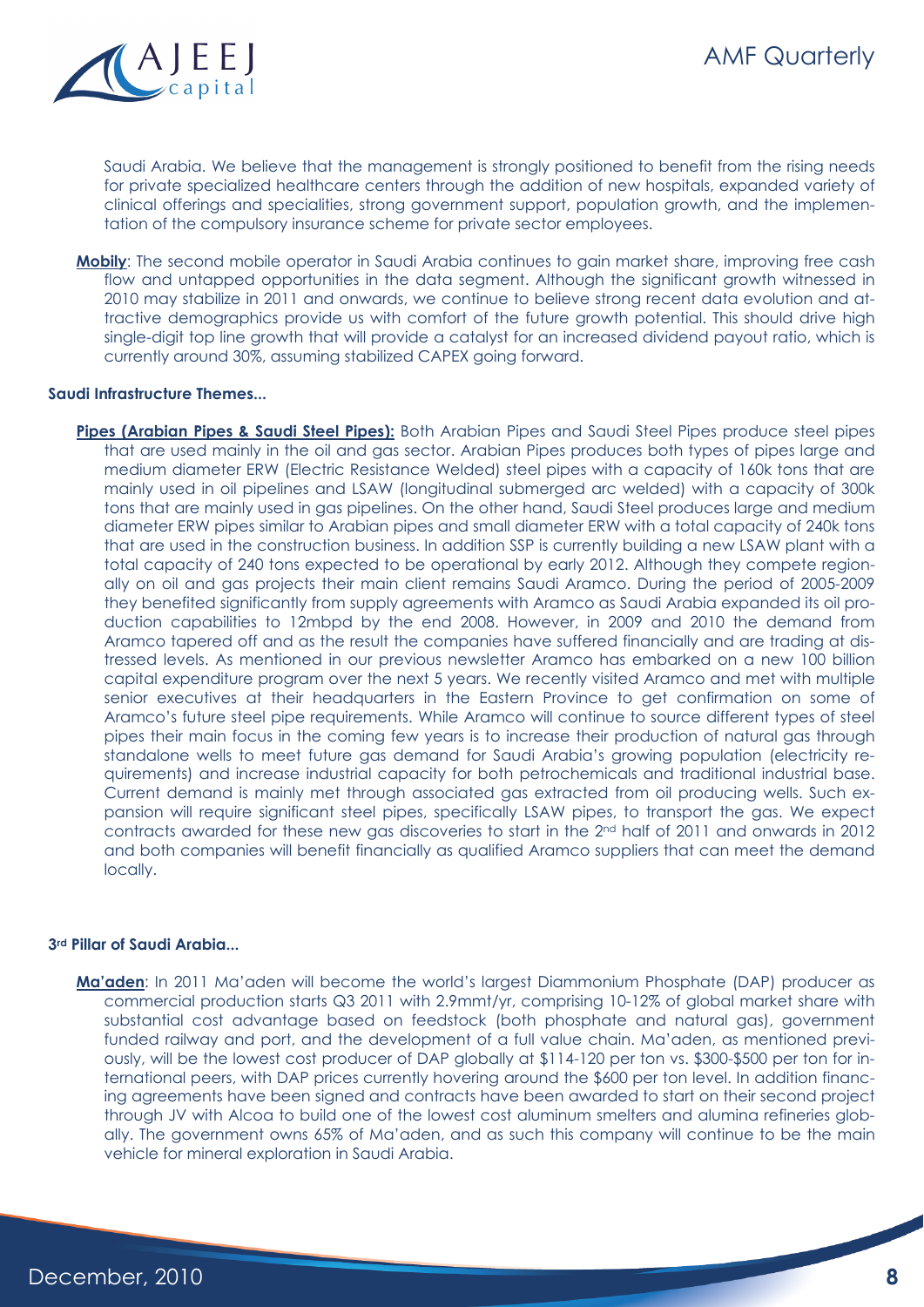

### **Select GCC Banks...**

- **Qatar National Bank:** QNB is the largest bank in Qatar and one of the three largest publicly-listed banks by assets in the GCC. As of Q3 2010, QNB had market shares of ~40% of loans and ~50% of deposits in Qatar. QNB operates through 59 branches in Qatar and also has significant international operations, with a presence in more than 20 countries. The Qatar Investment Authority owns 50% of QNB's shares, making the bank the de facto government bank in Qatar as well as the preferred bank for many large Qatari corporates. Therefore, QNB benefits substantially from Qatar's ongoing development and spending plans, both domestically and abroad. QNB has a strong track record with Y-o-Y increases in annual earnings each year since at least 1998, and 30% earnings CAGR from 2005-2010, including 36% Y-o-Y growth in 2010. The bank's profitability is aided by best-in-class operating efficiency (cost/ income ratio of <20%, compared to >50% for many banks globally), conservatively recognized fee income which provides an ongoing revenue stream, and excellent asset quality (NPLs at ~1% of loans). The sovereign backing and strong management team, coupled with QNB's solid capital base (CAR of >15%), provide good visibility to both balance sheet and earnings growth in the near and medium terms.
- **Abu Dhabi Islamic Bank:** ADIB is the leading Islamic bank in Abu Dhabi and operates through over 60 branches in the UAE. Since 2008, a strong new management team has been successfully implementing a turnaround plan for the bank, including improvement of the branch network, expansion of product offerings, and improved recruitment and retention of customers. The bank is primarily retailfocused, with 60% of the loan book to retail (primarily UAE nationals), and it has grown its customer base from 240,000 in Q1 2008 to 410,000 in Q3 2010. While many other UAE banks have been somewhat stagnant since 2008, ADIB has been growing steadily, with 17% YTD loan growth through Q3 2010 vs. ~2% YTD loan growth for UAE banks collectively. ADIB has been able to grow due to (a) its liquid balance sheet which allows room for loan growth (one of the lowest simple loans/deposits ratios in the UAE), (b) its adequate capital base (16.5% CAR as of Q3), (c) its limited exposure to struggling Dubai GREs and large corporates, (d) its focus on improving its products and service for customers at a time when many other UAE banks were focused primarily on damage control, and (e) its growing funding base, which allowed the bank the scope to participate in several larger quasi-government projects (particularly during 2010) in addition to its traditional retail focus. Management has been active and prudent in its provisioning policy, taking pre-emptive hits to earnings in 2009 to meet potential new provision requirements by the Central Bank, and while provisions may continue to weigh on earnings to some extent, ADIB should now be better placed than many other UAE banks to grow over the next economic cycle. The bank has voted to allow foreign shareholders and is waiting for related regulatory approvals; opening the shares to foreigners could provide a catalyst for the stock price.